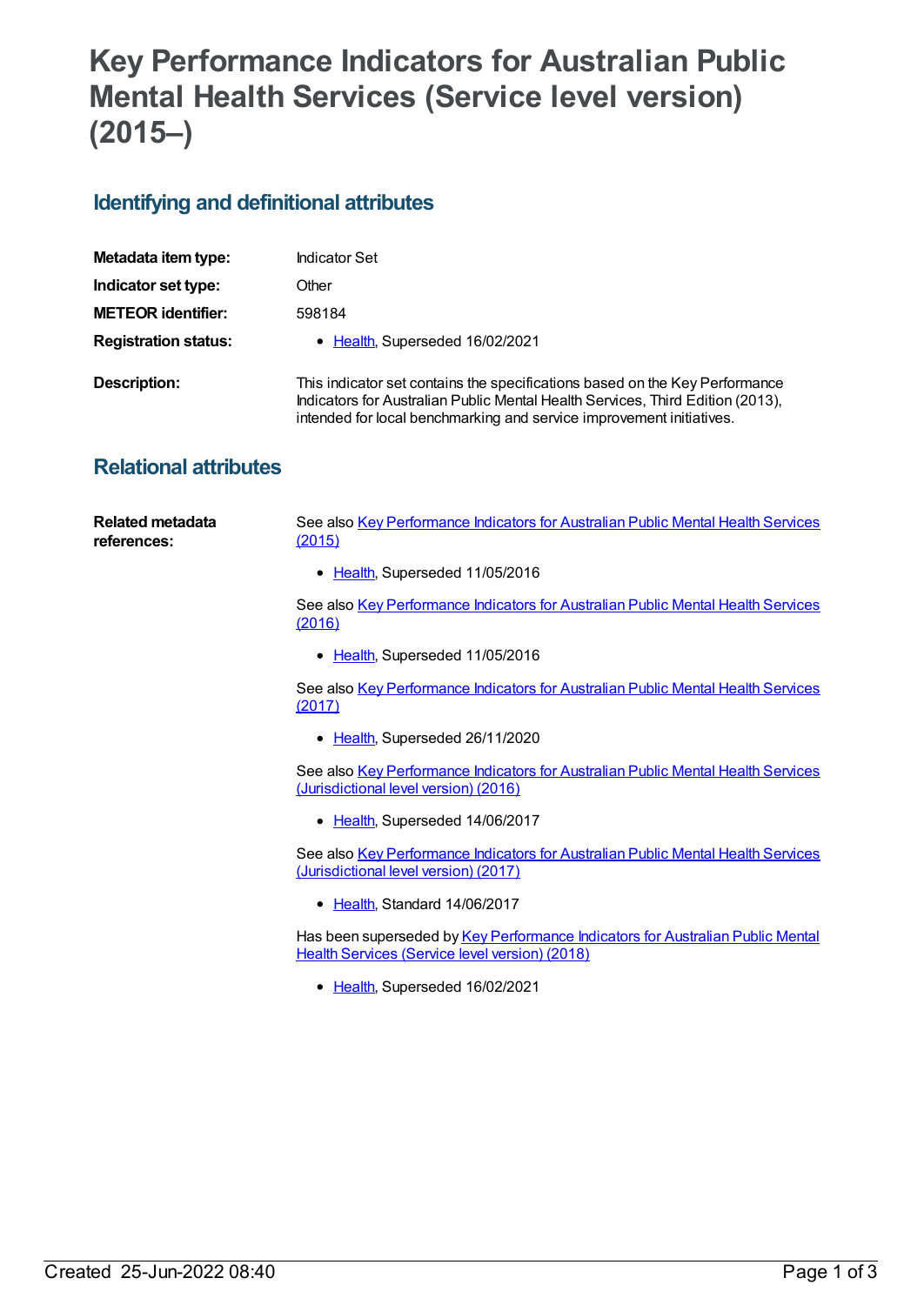**Indicators linked to this Indicator set:**

KPIs for Australian Public Mental Health Services: PI 01 – Change in [consumer's](https://meteor.aihw.gov.au/content/584024) clinical outcomes, 2015-[Health](https://meteor.aihw.gov.au/RegistrationAuthority/12), Standard 19/11/2015

KPIs for Australian Public Mental Health Services: PI 02 – 28 day [readmission](https://meteor.aihw.gov.au/content/584044) rate, 2015– [Health](https://meteor.aihw.gov.au/RegistrationAuthority/12), Standard 19/11/2015

KPIs for [Australian](https://meteor.aihw.gov.au/content/596823) Public Mental Health Services: PI 03 – National Service Standards compliance, 2015– [Health](https://meteor.aihw.gov.au/RegistrationAuthority/12), Standard 19/11/2015

KPIs for [Australian](https://meteor.aihw.gov.au/content/584068) Public Mental Health Services: PI 04 – Average length of acute inpatient stay, 2015– [Health](https://meteor.aihw.gov.au/RegistrationAuthority/12), Standard 19/11/2015

KPIs for [Australian](https://meteor.aihw.gov.au/content/583849) Public Mental Health Services: PI 05 – Average cost per acute admitted patient day, 2015– [Health](https://meteor.aihw.gov.au/RegistrationAuthority/12), Standard 19/11/2015

KPIs for Australian Public Mental Health Services: PI 06 – Average treatment days per [three-month](https://meteor.aihw.gov.au/content/584195) community care period, 2015– [Health](https://meteor.aihw.gov.au/RegistrationAuthority/12), Standard 19/11/2015

KPIs for [Australian](https://meteor.aihw.gov.au/content/584220) Public Mental Health Services: PI 07 – Average cost per community treatment day, 2015– [Health](https://meteor.aihw.gov.au/RegistrationAuthority/12), Standard 19/11/2015

KPIs for Australian Public Mental Health Services: PI 08 – [Proportion](https://meteor.aihw.gov.au/content/584223) of population receiving clinical mental health care, 2015– [Health](https://meteor.aihw.gov.au/RegistrationAuthority/12), Standard 19/11/2015

KPIs for [Australian](https://meteor.aihw.gov.au/content/584234) Public Mental Health Services: PI 09 – New client index, 2015– [Health](https://meteor.aihw.gov.au/RegistrationAuthority/12), Standard 19/11/2015

KPIs for Australian Public Mental Health Services: PI 10 – [Comparative](https://meteor.aihw.gov.au/content/596812) area resources, 2015– [Health](https://meteor.aihw.gov.au/RegistrationAuthority/12), Standard 19/11/2015

KPIs for Australian Public Mental Health Services: PI 11 – Rate of [pre-admission](https://meteor.aihw.gov.au/content/584236) community care, 2015– [Health](https://meteor.aihw.gov.au/RegistrationAuthority/12), Standard 19/11/2015

KPIs for Australian Public Mental Health Services: PI 12 – Rate of [post-discharge](https://meteor.aihw.gov.au/content/584238) community care, 2015– [Health](https://meteor.aihw.gov.au/RegistrationAuthority/12), Standard 19/11/2015

KPIs for Australian Public Mental Health Services: PI 13 – Consumer outcomes [participation,](https://meteor.aihw.gov.au/content/596814) 2015– [Health](https://meteor.aihw.gov.au/RegistrationAuthority/12), Standard 19/11/2015

KPIs for Australian Public Mental Health Services: PI 14 – [Outcomes](https://meteor.aihw.gov.au/content/584245) readiness, 2015– [Health](https://meteor.aihw.gov.au/RegistrationAuthority/12), Standard 19/11/2015

KPIs for [Australian](https://meteor.aihw.gov.au/content/584248) Public Mental Health Services: PI 15 – Rate of seclusion, 2015– [Health](https://meteor.aihw.gov.au/RegistrationAuthority/12), Standard 19/11/2015

## **Collection and usage attributes**